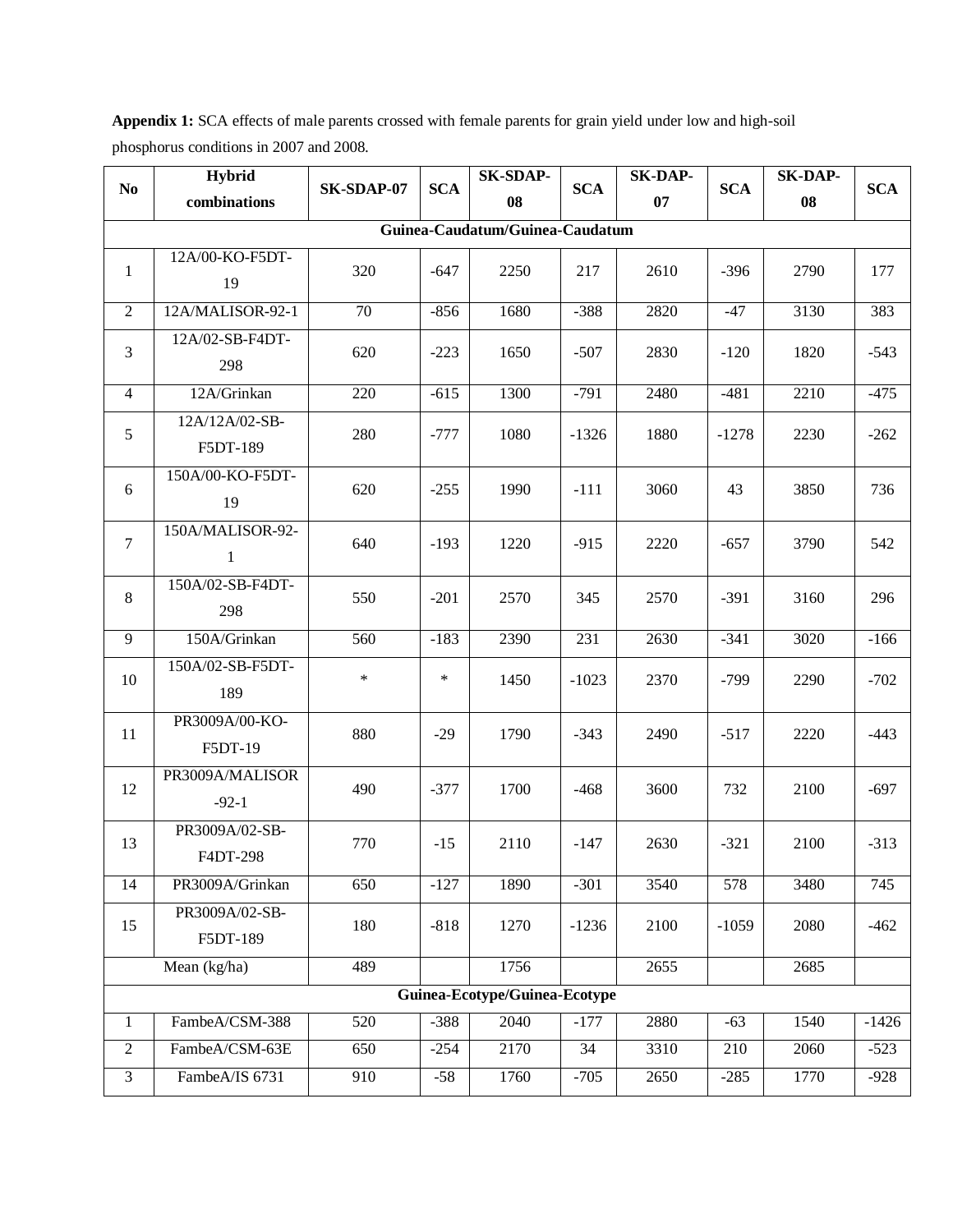| $\overline{4}$                 | FambeA/SEGUETA<br>NA                 | 690    | $-326$ | 1510   | $-901$  | 3090   | 36              | 1580   | $-828$  |  |
|--------------------------------|--------------------------------------|--------|--------|--------|---------|--------|-----------------|--------|---------|--|
| $\overline{5}$                 | GPNA/CSM-388                         | 700    | $-37$  | 1420   | $-729$  | 2810   | $-90$           | 1680   | $-1489$ |  |
| 6                              | GPNA/CSM-63E                         | 590    | $-143$ | 1420   | $-648$  | 2470   | $-587$          | 1560   | $-1226$ |  |
| $\overline{7}$                 | <b>GPNA/IS 6731</b>                  | 360    | $-437$ | 1200   | $-1197$ | 2690   | $-203$          | 1640   | $-1261$ |  |
| 8                              | <b>GPNA/SEGUETAN</b><br>$\mathbf{A}$ | 460    | $-385$ | 1270   | $-1073$ | 2530   | $-481$          | 3170   | 559     |  |
| 9                              | FambeA/CGM-19/9-<br>$1-1$            | 170    | $-762$ | 2520   | 27      | 2700   | $-357$          | 2220   | $-112$  |  |
| 10                             | FambeA/LATA 3<br>Bala                | 1210   | $-14$  | 2300   | $-113$  | $\ast$ | $\ast$          | 2450   | $-21$   |  |
| 11                             | GPNA/CGM-19/9-1-<br>1                | 620    | $-141$ | 2190   | $-235$  | 3220   | 205             | 1500   | $-1035$ |  |
| 12                             | <b>GPNA/LATA 3 Bala</b>              | 870    | $-183$ | 2080   | $-265$  | 2840   | $-407$          | 1980   | $-694$  |  |
|                                | Mean (kg/ha)                         | 646    |        | 1823   |         | 2835   |                 | 1929   |         |  |
| Guinea-Caudatum/Guinea-Ecotype |                                      |        |        |        |         |        |                 |        |         |  |
| $\mathbf{1}$                   | 12A/CSM-388                          | 620    | $-186$ | 1890   | $-82$   | 2840   | $-8$            | 1680   | $-1236$ |  |
| $\overline{2}$                 | 12A/CSM-63E                          | 780    | $-22$  | 1860   | $-30$   | 3260   | 255             | 1660   | $-873$  |  |
| 3                              | 12A/12A/IS 6731                      | 880    | 14     | 1510   | $-710$  | 2490   | $-351$          | 1880   | $-768$  |  |
| $\overline{4}$                 | 12A/SEGUETANA                        | 290    | $-624$ | 1830   | $-336$  | 2460   | $-499$          | 1780   | $-578$  |  |
| $\overline{5}$                 | 150A/CSM-388                         | 1080   | 367    | 1730   | $-309$  | 2910   | $\overline{51}$ | 1330   | $-2086$ |  |
| 6                              | 150A/CSM-63E                         | $\ast$ | $\ast$ | $\ast$ | $\ast$  | $\ast$ | $\ast$          | $\ast$ | $\ast$  |  |
| $\tau$                         | 150A/IS 6731                         | 230    | $-543$ | $\ast$ | $\ast$  | 3190   | 339             | 2030   | $-1118$ |  |
| 8                              | 150A/SEGUETANA                       | 790    | $-31$  | 1650   | $-583$  | $\ast$ | $\ast$          | 2020   | $-838$  |  |
| 9                              | PR3009A/CSM-388                      | 460    | $-287$ | 1510   | $-562$  | 2540   | $-309$          | 1220   | $-1746$ |  |
| 10                             | PR3009A/CSM-63E                      | 700    | $-43$  | 1970   | $-20$   | 2850   | $-156$          | 2210   | $-373$  |  |
| 11                             | PR3009A/IS 6731                      | 700    | $-107$ | 1410   | $-910$  | 3020   | 178             | 1470   | $-1228$ |  |
| 12                             | PR3009A/SEGUETA<br>NA                | 610    | $-245$ | 1360   | $-906$  | 2660   | $-300$          | 1690   | $-718$  |  |
| 13                             | 12A/CGM-19/9-1-1                     | 930    | 100    | 2600   | 353     | 3350   | 387             | 2020   | $-262$  |  |
| 14                             | 12A/LATA 3 Bala                      | 1370   | 249    | 2060   | $-107$  | 3480   | 285             | 2220   | $-201$  |  |
| 15                             | 150A/CGM-19/9-1-1                    | 590    | $-147$ | 2270   | $-45$   | 3010   | 37              | 2680   | $-102$  |  |
| 16                             | 150A/LATA 3 Bala                     | 990    | $-39$  | 2100   | $-135$  | 2900   | $-306$          | 3110   | 188     |  |
| 17                             | PR3009A/CGM-<br>$19/9 - 1 - 1$       | 950    | 179    | 1480   | $-867$  | 2370   | $-594$          | 2200   | $-132$  |  |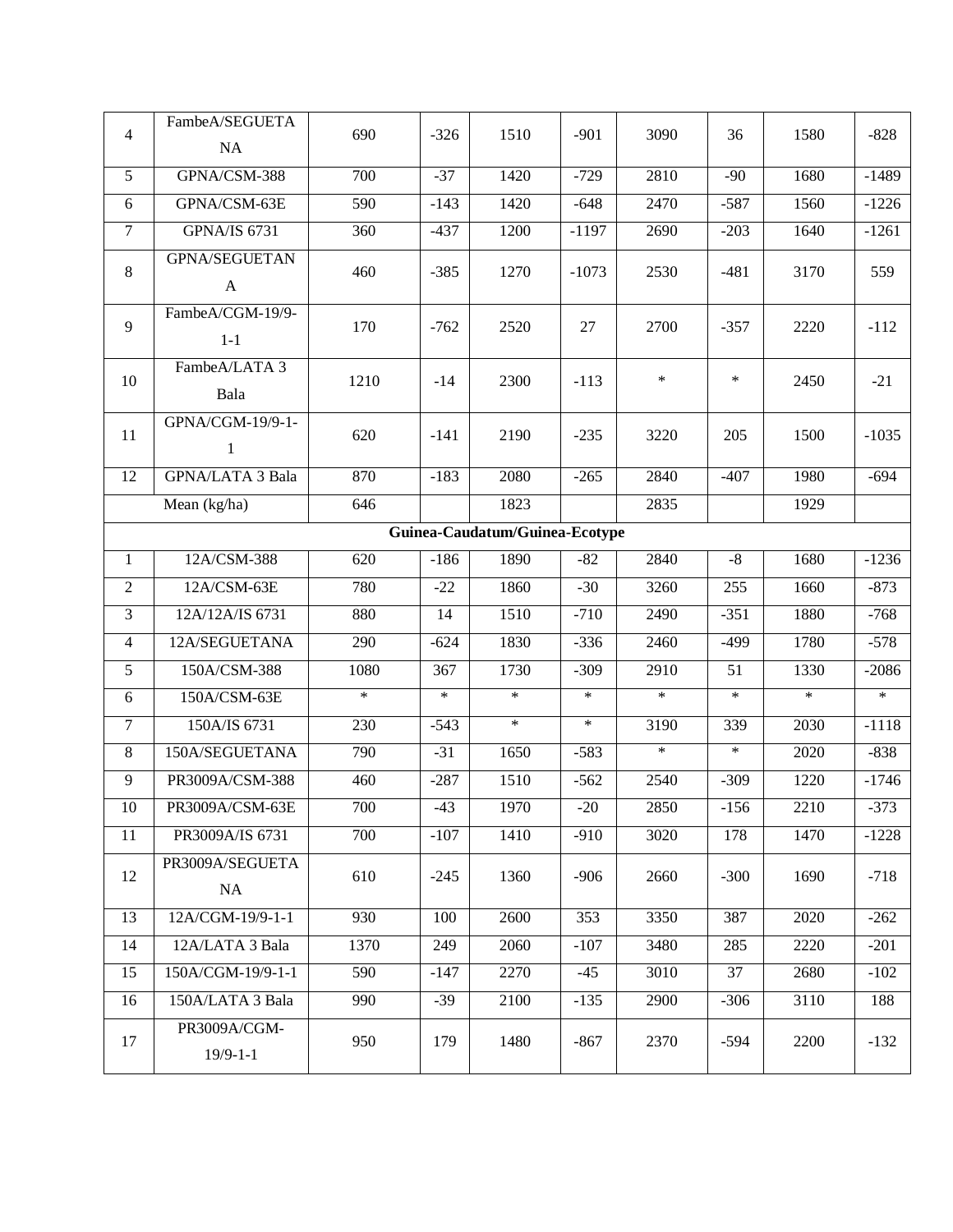| 18                         | PR3009A/LATA 3<br>Bala      | 630    | $-433$ | 2120                           | $-147$  | 3430             | 234    | 2100             | $-371$  |
|----------------------------|-----------------------------|--------|--------|--------------------------------|---------|------------------|--------|------------------|---------|
| 19                         | FambeA/00-KO-<br>F5DT-19    | 1520   | 450    | 2380                           | 101     | 2390             | $-711$ | 2170             | $-493$  |
| 20                         | FambeA/MALISOR-<br>$92 - 1$ | 1150   | 122    | 2160                           | $-153$  | 3170             | 209    | 2740             | $-57$   |
| 21                         | FambeA/02-SB-<br>F4DT-298   | 1170   | 224    | 2180                           | $-223$  | 3010             | $-35$  | 2180             | $-233$  |
| 22                         | FambeA/Grinkan              | 1150   | 212    | 2490                           | 153     | 3290             | 235    | 2570             | $-165$  |
| 23                         | FambeA/02-SB-<br>F5DT-189   | 730    | $-429$ | 1680                           | $-971$  | 2840             | $-413$ | 1590             | $-952$  |
| 24                         | GPNA/00-KO-<br>F5DT-19      | 960    | 61     | 1580                           | $-631$  | 2640             | $-418$ | 1790             | $-1076$ |
| 25                         | GPNA/MALISOR-<br>$92 - 1$   | 430    | $-427$ | 1350                           | $-895$  | 2360             | $-559$ | 1730             | $-1270$ |
| 26                         | GPNA/02-SB-F4DT-<br>298     | 570    | $-205$ | 2100                           | $-235$  | 2430             | $-572$ | 2310             | $-306$  |
| 27                         | GPNA/Grinkan                | 1060   | 293    | 2210                           | $-59$   | 2700             | $-313$ | 1900             | $-1038$ |
| 28                         | GPNA/02-SB-F5DT-<br>189     | 510    | $-478$ | 940                            | $-1643$ | 3240             | 30     | 1380             | $-1365$ |
|                            | Mean (kg/ha)                | 809    |        | 1862                           |         | 2878             |        | 1987             |         |
|                            |                             |        |        | Performance of check (control) |         |                  |        |                  |         |
| <b>Check</b><br>SK-SDAP-07 |                             |        |        | SK-SDAP-08                     |         | <b>SK-DAP-07</b> |        | <b>SK-DAP-08</b> |         |
| 00-KO-F5DT-19              |                             | 40     |        | 1320                           |         | 2000             |        | 3250             |         |
|                            | MALISOR-92-1                | $\ast$ |        | 800                            |         | 2180             |        | 1900             |         |
|                            | <b>CSM-388</b>              | 770    |        | 1630                           |         | 2540             |        | 890              |         |
|                            | Tieblé                      | 580    |        | 1360                           |         | 2320             |        | 920              |         |
|                            | Mean (kg/ha)                | 463    |        | 1278                           |         | 2260             |        | 1740             |         |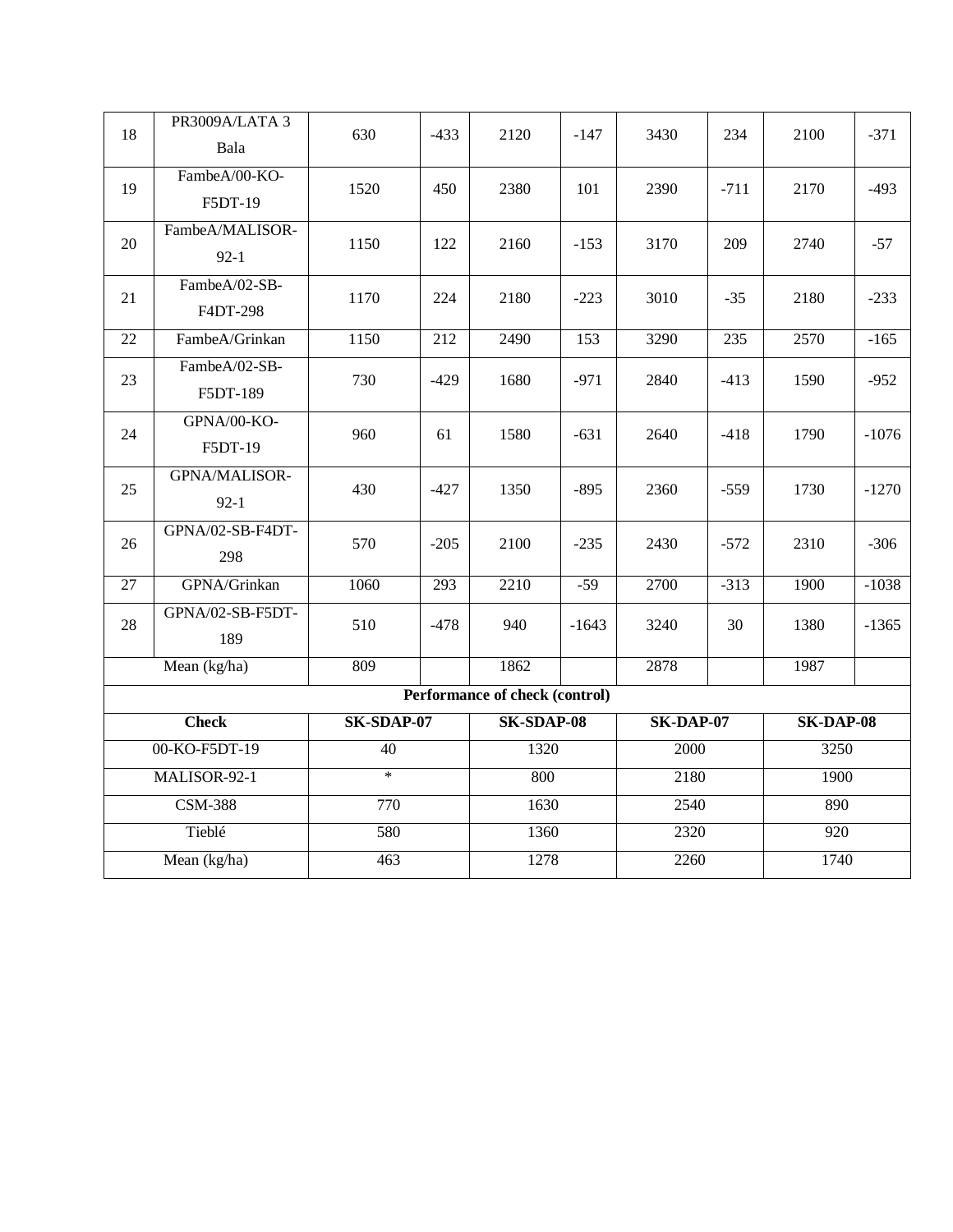**Appendix 2:** Performance of genotypes for 50% heading and plant high under low and high-soil phosphorus conditions.

|                                 |                               | 50% Heading $(\%$ |               |                 |                                   | Height (cm)            |                |                |                 |  |
|---------------------------------|-------------------------------|-------------------|---------------|-----------------|-----------------------------------|------------------------|----------------|----------------|-----------------|--|
| No                              | Hybrid<br>combinations        | SK-               | SK-           | SK-             | SK-                               | $\overline{\text{SK}}$ | <b>SK-DAP-</b> | <b>SK-DAP-</b> | <b>SK-SDAP-</b> |  |
|                                 |                               | <b>DAP-07</b>     | <b>DAP-08</b> | <b>SDP-07</b>   | <b>SDAP-08</b>                    | <b>DAP-07</b>          | 08             | 07             | 08              |  |
|                                 |                               |                   |               |                 | Guinea-Caudatum / Guinea-Caudatum |                        |                |                |                 |  |
| $\mathbf{1}$                    | 12A/00-KO-F5DT-<br>19         | 69                | 72            | 85              | 84                                | 280                    | 305            | 170            | 226             |  |
| $\overline{2}$                  | 12A/MALISOR-<br>$92 - 1$      | 69                | 85            | 85              | 84                                | 256                    | 296            | 138            | 195             |  |
| 3                               | 12A/02-SB-F4DT-<br>298        | 73                | 85            | 85              | 89                                | 209                    | 220            | 158            | 181             |  |
| $\overline{4}$                  | 12A/Grinkan                   | 72                | 83            | 86              | 87                                | 214                    | 235            | 115            | 180             |  |
| 5                               | 12A/02-SB-F5DT-<br>189        | 70                | 70            | 84              | 87                                | 298                    | 305            | 188            | 207             |  |
| 6                               | 150A/00-KO-<br>F5DT-19        | 70                | 69            | 80              | 87                                | 247                    | 276            | 147            | 190             |  |
| $\overline{7}$                  | 150A/MALISOR-<br>$92-1$       | 72                | 69            | 83              | 87                                | 233                    | 249            | 94             | 159             |  |
| 8                               | 150A/02-SB-<br>F4DT-298       | 74                | 82            | 86              | 85                                | 211                    | 203            | 145            | 172             |  |
| 9                               | 150A/Grinkan                  | 71                | 81            | 83              | 84                                | 211                    | 228            | 131            | 168             |  |
| 10                              | 150A/02-SB-<br>F5DT-189       | 68                | 72            | $\ast$          | 87                                | 296                    | 288            | $\blacksquare$ | 222             |  |
| 11                              | PR3009A/00-KO-<br>F5DT-19     | 68                | 66            | 77              | 83                                | 324                    | 336            | 204            | 269             |  |
| 12                              | PR3009A/MALIS<br>OR-92-1      | 68                | 71            | 91              | 85                                | 348                    | 323            | 163            | 232             |  |
| 13                              | PR3009A/02-SB-<br>F4DT-298    | 73                | 79            | 81              | 86                                | 281                    | 257            | 194            | 218             |  |
| 14                              | PR3009A/Grinkan               | 68                | 79            | 81              | 84                                | 282                    | 311            | 177            | 221             |  |
| 15                              | PR3009A/02-SB-<br>F5DT-189    | 63                | 63            | 85              | 84                                | 327                    | 314            | 159            | 242             |  |
|                                 | Mean                          | 70                | 75            | 84              | 86                                | 268                    | 276            | 156            | 205             |  |
| Guinea-Ecotypes/Guinea-Ecotypes |                               |                   |               |                 |                                   |                        |                |                |                 |  |
| 1                               | FambeA/CSM-388                | 70                | 81            | 78              | 82                                | 382                    | 439            | 244            | 315             |  |
| $\overline{2}$                  | FambeA/CSM-63E                | 66                | 79            | 74              | 79                                | 425                    | 420            | 251            | 303             |  |
| 3                               | FambeA/IS 6731                | 71                | 84            | 76              | 84                                | 431                    | 458            | 282            | 297             |  |
| $\overline{4}$                  | FambeA/SEGUET<br><b>ANA</b>   | 67                | 75            | 76              | 82                                | 420                    | 402            | 270            | 310             |  |
| 5                               | GPNA/CSM-388                  | 74                | 86            | 78              | 84                                | 408                    | 427            | 237            | 298             |  |
| 6                               | GPNA/CSM-63E                  | $\overline{68}$   | 81            | 75              | 83                                | 396                    | 420            | 245            | 236             |  |
| $\tau$                          | <b>GPNA/IS 6731</b>           | $\overline{73}$   | 90            | $\overline{81}$ | 85                                | 410                    | 441            | 228            | 296             |  |
| 8                               | <b>GPNA/SEGUETA</b><br>NA     | 72                | 80            | 81              | 85                                | 384                    | 383            | 226            | 281             |  |
| 9                               | FambeA/CGM-<br>$19/9 - 1 - 1$ | 72                | 83            | 81              | 83                                | 395                    | 408            | 225            | 306             |  |
| 10                              | FambeA/Lata 3<br>Bala         | $\ast$            | 86            | 75              | 83                                | $\ast$                 | 449            | 251            | 285             |  |
| 11                              | GPNA/CGM-19/9-<br>$1 - 1$     | 74                | 84            | 79              | 83                                | 255                    | 322            | 184            | 218             |  |
| 12                              | GPNA/Lata 3 Bala              | 74                | 81            | 79              | 83                                | 265                    | 306            | 169            | 209             |  |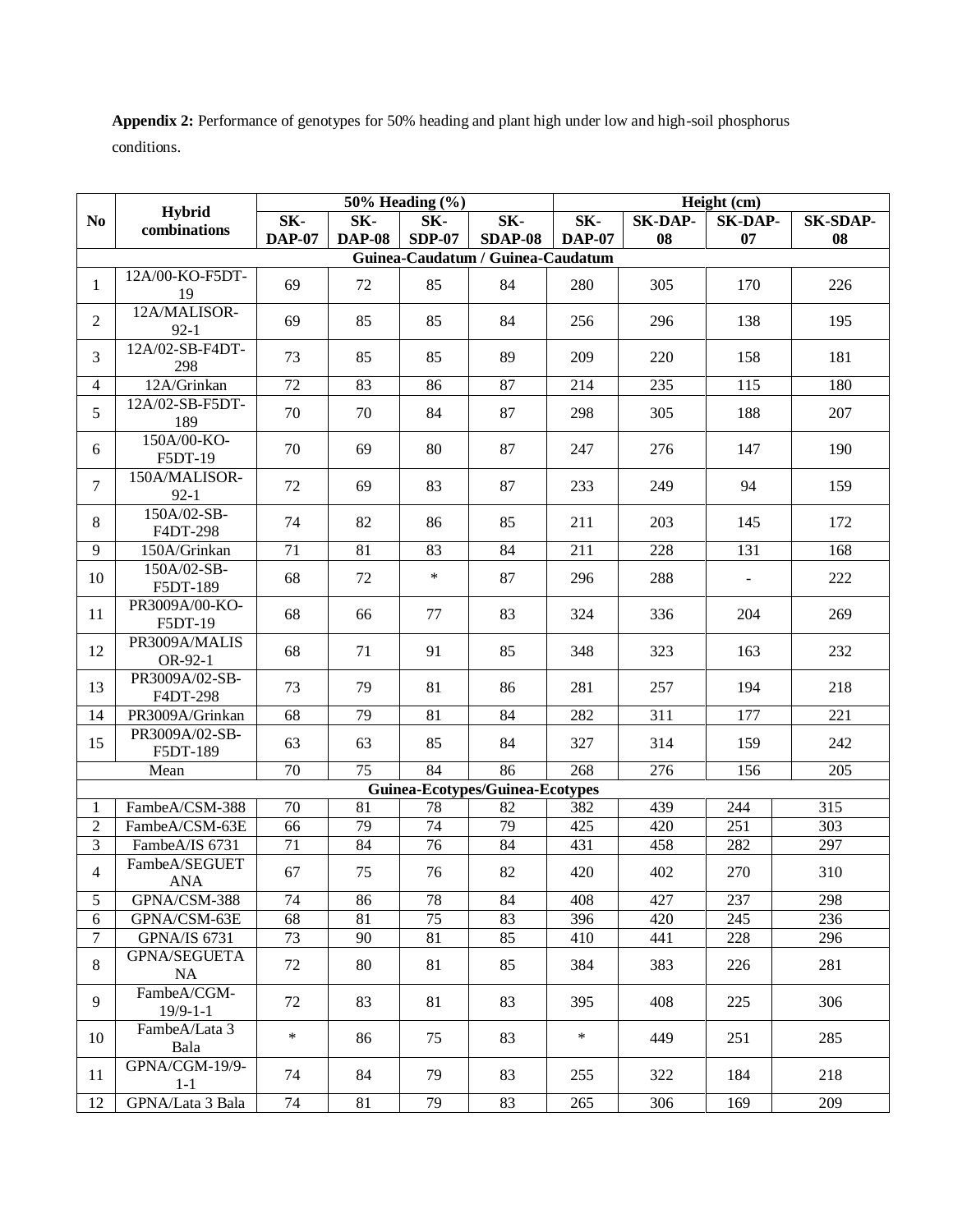|                | Mean                            | 71                    | 83                    | 78              | 83                              | 379           | 406              | 234             | 280              |
|----------------|---------------------------------|-----------------------|-----------------------|-----------------|---------------------------------|---------------|------------------|-----------------|------------------|
|                |                                 |                       |                       |                 | Guinea-Caudatum/Guinea-Ecotypes |               |                  |                 |                  |
| 1              | 12A/CSM-388                     | 73                    | 90                    | 83              | 85                              | 424           | 428              | 250             | 337              |
| $\sqrt{2}$     | 12A/CSM-63E                     | 72                    | $\overline{82}$       | 77              | $\overline{84}$                 | 410           | 427              | 258             | $\overline{307}$ |
| $\overline{3}$ | 12A/IS 6731                     | 77                    | $\overline{88}$       | $\overline{82}$ | 85                              | 427           | 424              | 280             | 323              |
| $\overline{4}$ | 12A/SEGUETANA                   | 73                    | $\overline{83}$       | $\overline{80}$ | 85                              | 410           | 440              | 246             | 320              |
| $\overline{5}$ | 150A/CSM-388                    | 74                    | 93                    | $\overline{82}$ | 86                              | 431           | 428              | 278             | $\overline{315}$ |
| $\overline{6}$ | 150A/CSM-63E                    | $\ast$                | $\ast$                | $\ast$          | $\ast$                          | $\ast$        | $\ast$           | $\ast$          | $\ast$           |
| $\tau$         | 150A/IS 6731                    | 71                    | 78                    | 95              | $\ast$                          | 399           | 412              | 171             | $\omega$         |
| $8\,$          | 150A/SEGUETAN<br>A              | $\ast$                | 82                    | 80              | 84                              |               | 402              | 242             | 304              |
| 9              | PR3009A/CSM-<br>388             | 72                    | 81                    | 79              | 83                              | 448           | 422              | 259             | 336              |
| 10             | PR3009A/CSM-<br>63E             | 69                    | 75                    | 76              | 82                              | 389           | 429              | 260             | 288              |
| 11             | PR3009A/IS 6731                 | $\overline{71}$       | 81                    | 82              | $\overline{87}$                 | 425           | 435              | 259             | 281              |
| 12             | PR3009A/SEGUE<br><b>TANA</b>    | 67                    | 75                    | 80              | 84                              | 418           | 430              | 223             | 297              |
| 13             | 12A/CGM-19/9-1-<br>$\mathbf{1}$ | 72                    | 85                    | 81              | 85                              | 302           | 352              | 161             | 218              |
| 14             | 12A/LATA 3 Bala                 | $\overline{72}$       | 86                    | 78              | 85                              | 306           | $\overline{325}$ | 197             | $\overline{255}$ |
| 15             | 150A/CGM-19/9-<br>$1 - 1$       | 71                    | 78                    | 84              | 85                              | 306           | 324              | 161             | 226              |
| 16             | 150A/LATA 3 Bala                | $\overline{69}$       | $\overline{88}$       | $\overline{81}$ | 86                              | 297           | 332              | 185             | $\overline{215}$ |
| 17             | PR3009A/CGM-<br>$19/9 - 1 - 1$  | 73                    | 78                    | 82              | 85                              | 396           | 371              | 242             | 239              |
| 18             | PR3009A/LATA 3<br>Bala          | 70                    | 78                    | 79              | 85                              | 401           | 389              | 235             | 263              |
| 19             | FambeA/00-KO-<br>F5DT-19        | 71                    | 82                    | 75              | 84                              | 401           | 404              | 277             | 308              |
| 20             | FambeA/MALISO<br>$R-92-1$       | 72                    | 79                    | 80              | 84                              | 375           | 407              | 235             | 287              |
| 21             | FambeA/02-SB-<br>F4DT-298       | 74                    | 83                    | 77              | 83                              | 365           | 403              | 252             | 305              |
| 22             | FambeA/Grinkan                  | 67                    | 74                    | 77              | 82                              | 368           | 403              | 231             | 295              |
| 23             | FambeA/02-SB-<br>F5DT-189       | 73                    | 81                    | 80              | 85                              | 398           | 425              | 260             | 301              |
| 24             | GPNA/00-KO-<br>F5DT-19          | 77                    | 96                    | 82              | 89                              | 256           | 281              | 195             | 234              |
| 25             | GPNA/MALISOR-<br>$92 - 1$       | 73                    | 88                    | 83              | 88                              | 265           | 274              | 147             | 211              |
| 26             | GPNA/02-SB-<br>F4DT-298         | 75                    | 85                    | 85              | 86                              | 247           | 313              | 153             | 208              |
| 27             | GPNA/Grinkan                    | 72                    | 86                    | 79              | 85                              | 254           | 303              | 153             | 200              |
| 28             | GPNA/02-SB-<br>F5DT-189         | 73                    | 89                    | 90              | 89                              | 289           | 333              | 173             | 196              |
|                | Mean                            | 72                    | 83                    | 81              | 85                              | 362           | 382              | 222             | 272              |
|                |                                 |                       |                       |                 | Performance of check (control)  |               |                  |                 |                  |
|                |                                 |                       |                       | 50% Heading (%) |                                 |               |                  | Height (cm)     |                  |
|                | <b>Check</b>                    | SK-                   | SK-                   | SK-             | <b>SK-SDAP-</b>                 | SK-           | SK-              | <b>SK-SDAP-</b> | <b>SK-SDAP-</b>  |
|                |                                 | <b>DAP-07</b>         | <b>DAP-08</b>         | <b>SDP-07</b>   | 08                              | <b>DAP-07</b> | <b>DAP-08</b>    | 07              | 08               |
|                | 00-KO-F5DT-19                   | 74<br>$\overline{67}$ | 91<br>$\overline{72}$ | 94<br>$\ast$    | $\overline{92}$                 | 215           | 244              | 111<br>$\ast$   | 187              |
|                | MALISOR-92-1<br><b>CSM-388</b>  | $\overline{74}$       | 86                    | $\overline{87}$ | 81<br>84                        | 215<br>414    | 220<br>427       | 269             | 137<br>324       |
|                |                                 |                       |                       |                 |                                 |               |                  |                 |                  |